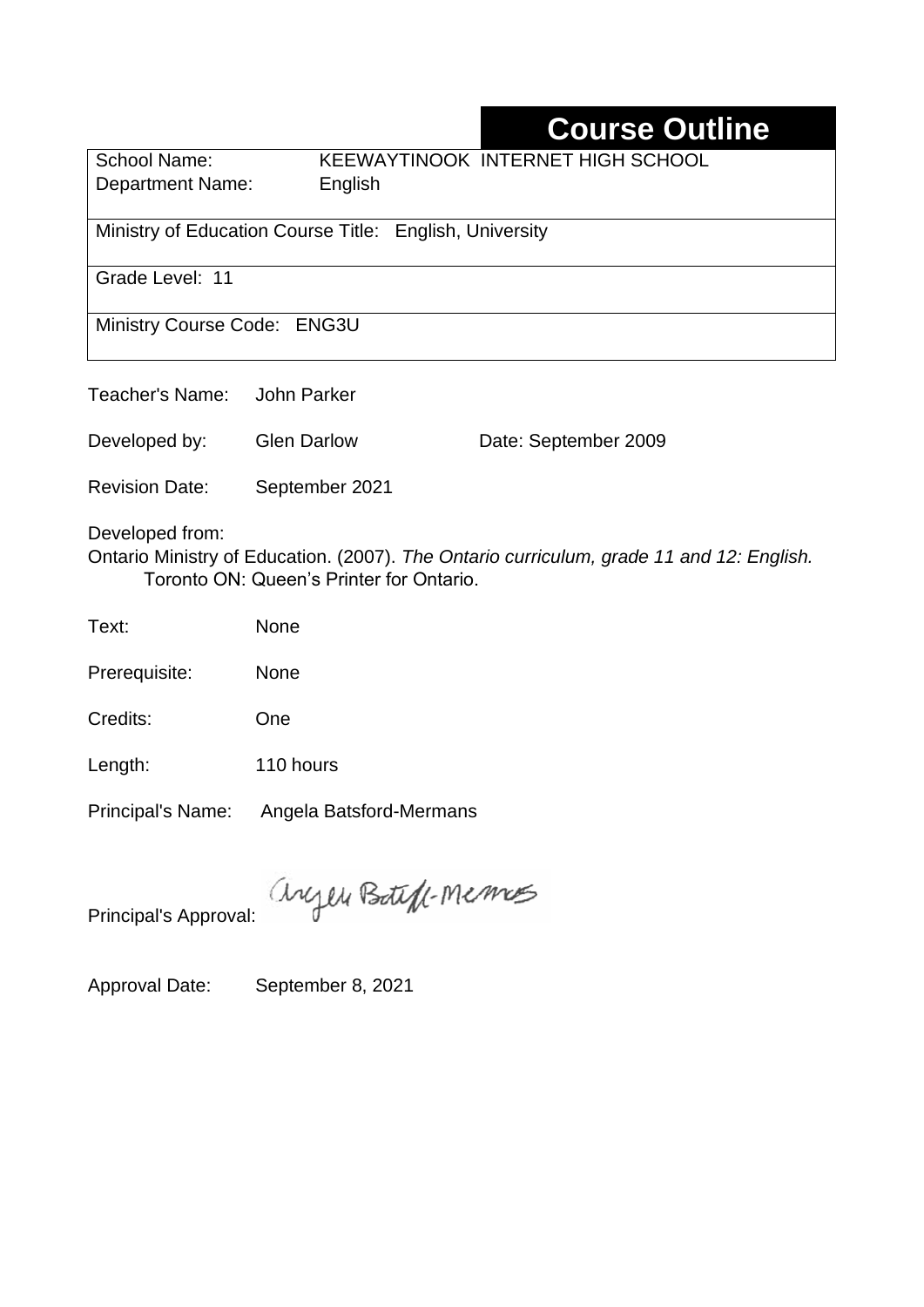## *Course Description/Rationale*

This course emphasizes the development of literacy, communication, and critical and creative thinking skills necessary for success in academic and daily life. Students will analyze challenging literary texts from various periods, countries, and cultures, as well as a range of informational and graphic texts, and create oral, written, and media texts in a variety of forms. An important focus will be on using language with precision and clarity and incorporating stylistic devices appropriately and effectively. The course is intended to prepare students for the compulsory Grade 12 university or college preparation course.

# *Overall Curriculum Expectations*

#### **Oral Communication**

- Listen in order to understand and respond appropriately in a variety of situations for a variety of purposes;
- Use speaking skills and strategies appropriately to communicate with different audiences for a variety of purposes;
- Reflect on and identify their strengths as listeners and speakers, areas for improvement, and the strategies they found most helpful in oral communication situations.

#### **Reading and Literature Studies**

- Read and demonstrate an understanding of a variety of literary, informational, and graphic texts, using a range of strategies to construct meaning;
- Recognize a variety of text forms, text features, and stylistic elements and demonstrate understanding of how they help communicate meaning;
- Use knowledge of words and cueing systems to read fluently;
- reflect on and identify their strengths as readers, areas for improvement, and the strategies they found most helpful before, during, and after reading.

#### **Writing**

- Generate, gather, and organize ideas and information to write for an intended purpose and audience;
- Draft and revise their writing, using a variety of literary, informational, and graphic forms and stylistic elements appropriate for the purpose and audience;
- Use editing, proofreading, and publishing skills and strategies, and knowledge of language conventions, to correct errors, refine expression, and present their work effectively;
- Reflect on and identify their strengths as writers, areas for improvement, and the strategies they found most helpful at different stages in the writing process.

#### **Media Studies**

- Demonstrate an understanding of a variety of media texts;
- Identify some media forms and explain how the conventions and techniques associated with them are used to create meaning;
- Create a variety of media texts for different purposes and audiences, using appropriate forms, conventions, and techniques;
- Reflect on and identify their strengths as media interpreters and creators, areas for improvement, and the strategies they found most helpful in understanding and creating media texts.

### *Course Content*

| Unit                                          | Length   |
|-----------------------------------------------|----------|
| 1. Short Pieces: Form and Method              | 25 hours |
| 2. Examination of Literary Forms and Issues   | 28 hours |
| 3. Exploration of Literary Connections        | 23 hours |
| 4. Short Pieces: Language in Media and Poetry | 16 hours |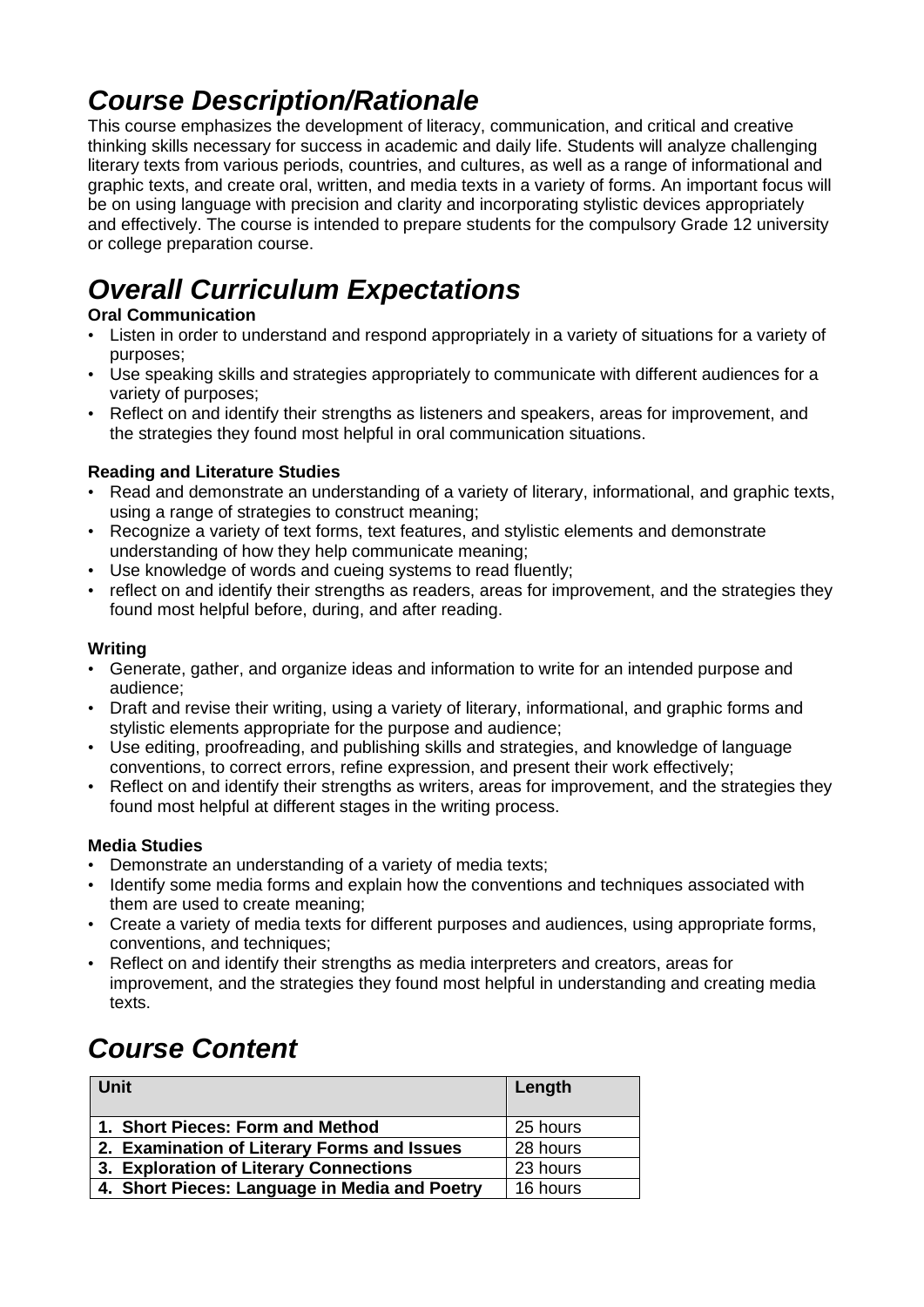| 5. Pulling it all Together |       | 18 hours  |
|----------------------------|-------|-----------|
|                            | Гоtal | 110 hours |

## *Unit Descriptions*

#### **Unit 1 – Short Pieces: Forms and Method**

Students will review and extend their understanding of literary forms and devices through engagement with a variety of short written and media texts. Students will apply their understanding in a variety of writing, including regional Indigenous writing, and writing activities, which provide an opportunity for diagnostic and formative assessment. The teacher will use these activities to plan mini-lessons for language skill improvements. Emphasis will be placed on the students' ability to identify and connect pieces with similar themes. In the final activity of the unit, students will produce a polished narrative piece of writing on a chosen theme, and also demonstrate their ability to analyze a sight passage. The students' will investigate genres and forms ranging from visual art to classic texts, including local and regional Indigenous writing as examples, that will provide them with excellent models to build analytical and comparative skills. Research skills and MLA bibliography style are used.

#### **Unit 2 – Examination of Literary Forms and Issues**

Students will use the novel One Story, One Song by Richard Wagamase, as the basis for examination of literary forms and social and cultural issues, particularly relevant to Indigenous students. Genres of other periods will be studied briefly to compare style with this memoir (One Story/One Song). Literary criticism in its many forms, e.g. video, essay, parody, will be used to help students understand a variety of texts. This will lead to the culminating task in which students will write a comparative literary essay. Throughout the unit, students will also be provided with appropriate opportunities for improving language skills.

#### **Unit 3 – Exploration of Literary Connections**

In this unit students will explore literary connections through a study of Education is Our Right, a play about Indigenous people and post-secondary education. Connections between the play and the material covered earlier in the course will be made as students examine the characters in the play, their motivations and actions, and the consequences. Students will research the background for the play, as well as focus on traditional Indigenous themes such as: food, music, language, spirituality, ceremony, regalia, and dance. Students will explore the use of language and apply their understanding of the social and cultural context for the play.

#### **Unit 4 – Short Pieces: Language in Media and Poetry**

Students will have the opportunity to explore poetry from various periods in English literature representing a range of poetic styles. They will explore the use of language and poetic devices used in current media and the relationship to language used in poetry. Students will read and analyze specific poems, focusing on poetic language. Through an exploration of excerpts from older English writings, students will examine the development of the English language and compare it to language found in innovative poetry. Students will write their own poetry and create advertisements based on famous poems. The culminating activity will be an in-class essay, in which students will select a poem and critically examine it, focusing on language and poetic devices. Opportunities for language study will be continued as needed.

#### **Unit 5 – Culminating Unit: Pulling it all Together**

Students will apply the skills and insights they have acquired throughout the course to the study of the novel (One Story, One Song). This study will require the students to apply the models of analysis studied in Units 1, 2, and 3, and demonstrate this understanding through a portfolio and a presentation. A portfolio (culled independently from assigned questions and independent reading) is a reflection of the independent research process and will include: reader's notes, a resource list, a final report, and an exploration of theme. The final oral presentation will include media work.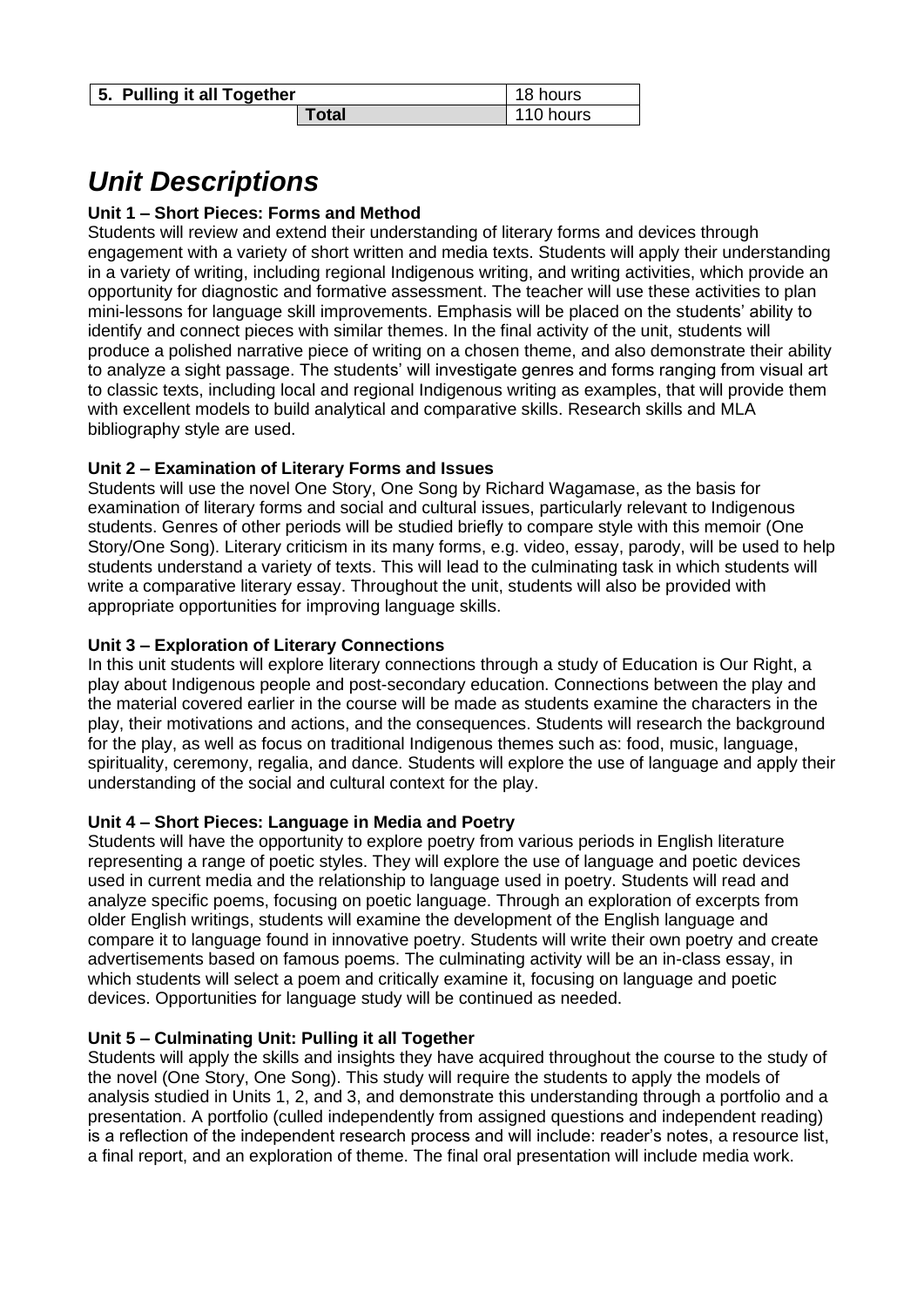## *Teaching/Learning Strategies*

This course is organized into an eight-week series of lessons and activities that are presented to students in remote northern communities via the internet. The eighth week is used for course consolidation, review, and the final examination. Teacher and students communicate over the internet through timely activity feedback, emails, messages, video and audio calls. Mentors in the classrooms assume the role of liaison between the teacher and student while also supporting a holistic approach to motivate, engage and support each individual student.

The units and culminating activities in this profile reflect the research on Multiple Intelligences, which encourages the development of linguistic, mathematical, musical, kinesthetic, spatial, interpersonal, intrapersonal, and natural intelligences. It is important for students to have access to a variety of opportunities to present what they know according to their talents or intelligences. Such an approach builds on student interests and talent necessary to make English a highly engaging course.

A variety of strategies are used in the online delivery of this course. Some instructional strategies include:

- reading various works;
- independent study;
- media analysis;
- listening activities;
- writing processes; creative writing; writing to learn; guided writing;
- direct instruction;
- poetry;
- directed reading activities;
- expository essay writing;
- journaling;
- independent reading;
- oral presentation;
- independent research; research process; reports;
- creative media projects;
- expressing another point of view.

Learning goals are discussed at the beginning of each assignment and success criteria is provided to students. The success criteria are used to develop the assessment tools in this course, including rubrics and checklists.

### *Evaluation*

The final grade will be determined as follows (Ontario Ministry of Education, 2010):

- Seventy per cent of the grade will be based on evaluation conducted throughout the course. This portion of the grade should reflect the student's most consistent level of achievement throughout the course, although special consideration should be given to more recent evidence of achievement.
- Thirty per cent of the grade will be based on a final evaluation administered at or towards the end of the course. This evaluation will be based on evidence from one or a combination of the following: an examination, a performance, an essay, and/or another method of evaluation suitable to the course content. The final evaluation allows the student an opportunity to demonstrate comprehensive achievement of the overall expectations for the course (p. 41).

Ontario Ministry of Education. (2010). *Growing success: Assessment, evaluation and reporting in Ontario schools*. Toronto ON: Queen's Printer for Ontario.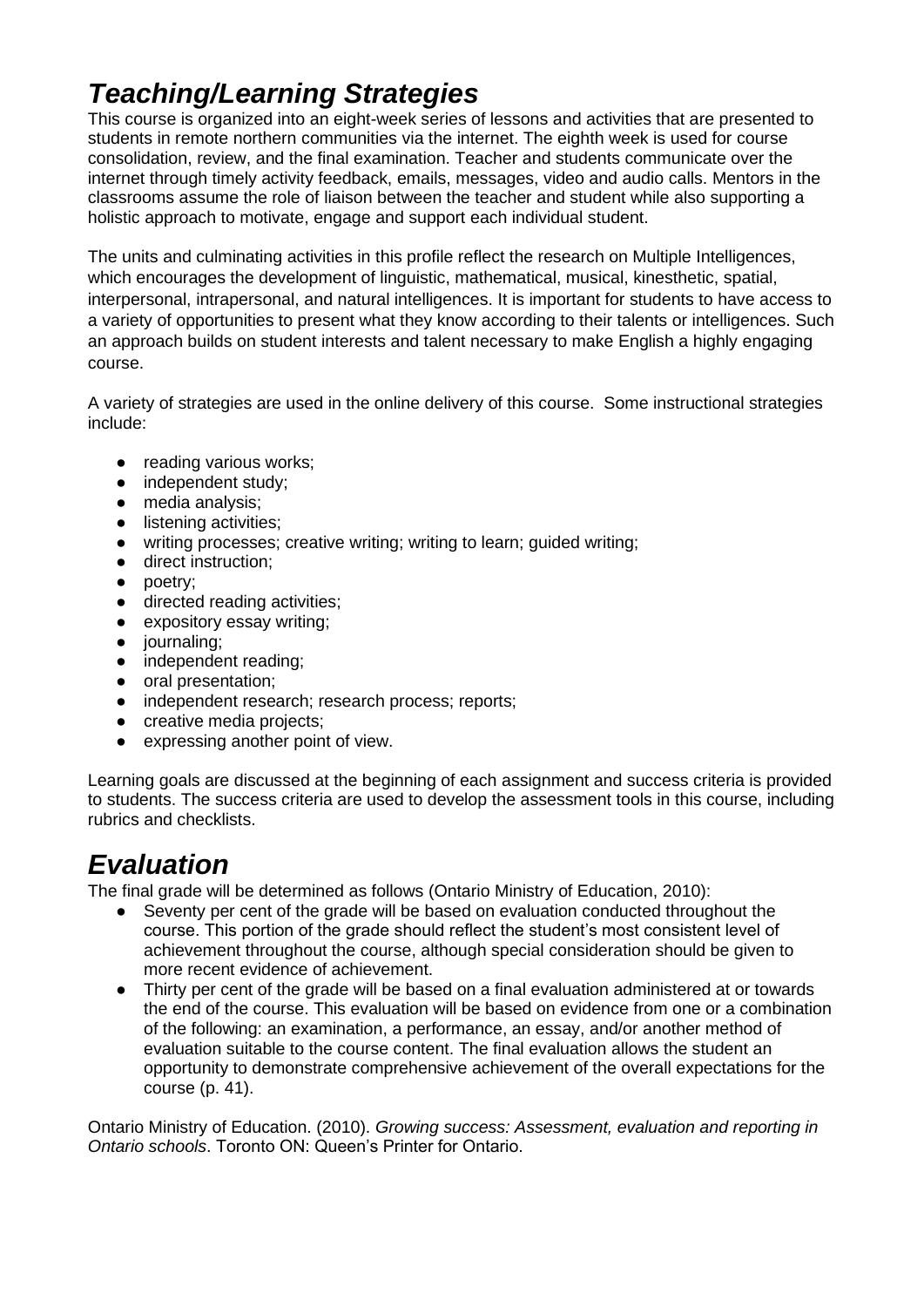| Type of<br><b>Assessment</b> | <b>Category</b>             | <b>Details</b>                                                                                                                                                                                                                                                                                | Weigh<br>ting<br>(%)    |
|------------------------------|-----------------------------|-----------------------------------------------------------------------------------------------------------------------------------------------------------------------------------------------------------------------------------------------------------------------------------------------|-------------------------|
| <b>Term Work</b><br>(70%)    | Knowledge/<br>Understanding | Analyze and explain how key elements of the<br>novel and poetic forms influence their meaning<br>Describe how authors use rhetorical and literary<br>devices to enhance the meaning of texts.                                                                                                 | 13                      |
|                              | Thinking                    | Explain the influence of social, historical, and<br>traditional values and perspectives on texts and<br>the interpretation of texts.<br>Plan and prepare presentations by researching<br>information and ideas.                                                                               | 19                      |
|                              | Communication               | Select and use appropriate writing forms for<br>intended purposes and audiences with a focus on<br>essays and on other forms.<br>Edit and proofread to produce final drafts,<br>correctly using the grammar, usage, spelling, and<br>punctuation conventions of standard Canadian<br>English. | 19                      |
|                              | Application                 | Apply knowledge of essay structure to organize<br>short essays<br>Apply a variety of reading strategies to extend<br>vocabulary while reading                                                                                                                                                 | 19                      |
| Final<br>Evaluation<br>(30%) | Culminating                 | Knowledge/Understanding                                                                                                                                                                                                                                                                       | 3                       |
|                              | Activity<br>(15%)           | Thinking                                                                                                                                                                                                                                                                                      | $\overline{4}$          |
|                              |                             | Communication                                                                                                                                                                                                                                                                                 | $\overline{4}$          |
|                              |                             | Application                                                                                                                                                                                                                                                                                   | $\overline{4}$          |
|                              | Exam<br>(15%)               | Knowledge/Understanding<br>Thinking                                                                                                                                                                                                                                                           | 3<br>4                  |
|                              |                             | Communication                                                                                                                                                                                                                                                                                 | $\overline{\mathbf{4}}$ |
|                              |                             | Application                                                                                                                                                                                                                                                                                   | 4                       |
|                              |                             | <b>TOTAL</b>                                                                                                                                                                                                                                                                                  | 100                     |

### *Assessment/Evaluation Strategies*

A variety of assessment and evaluation methods, strategies and tools are required as appropriate to the expectation being assessed. These include diagnostic, formative, and summative within the course and within each unit.

Assessment *for* learning and assessment *as* learning is obtained through a variety of means, including the following:

- Ongoing descriptive feedback
- Work samples
- Class and group discussions
- Writing exercises
- Mentor observations
- Conversations with student on a regular basis to verbalize observations, ask questions, and clarify understanding

Evidence of student achievement (assessment *of* learning) is collected from various sources, including the following:

- Ongoing observations of most consistent work, with consideration given to most recent work
- Conversations with students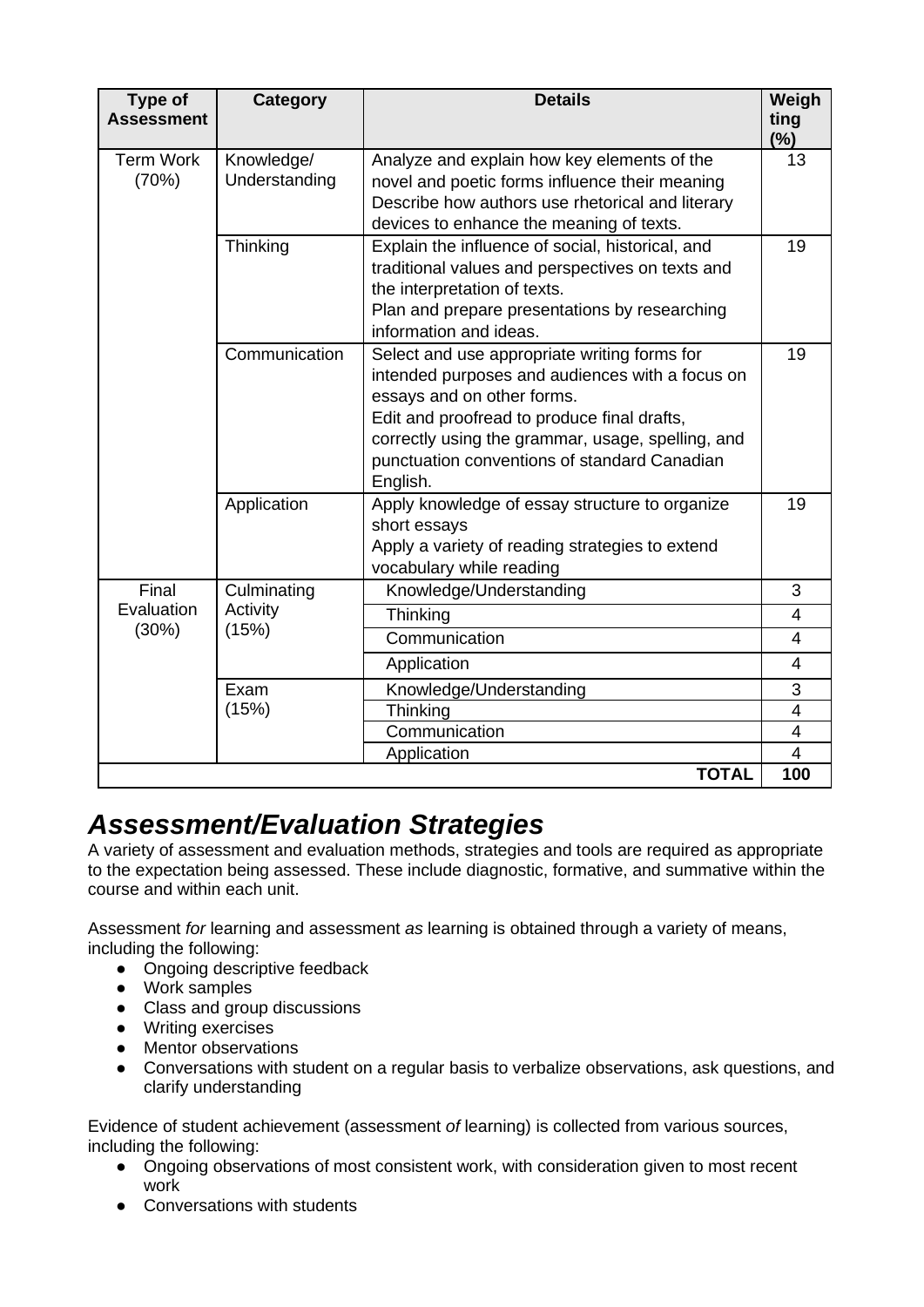- Written work
- Culminating activity
- Exam

The Ministry of Education's 2010 document, *Growing Success*, outlines the seven fundamental principles that guide best practice in the assessment and evaluation of students. KiHS teachers use practices that:

- are fair, transparent, and equitable for all students;
- support all students, including those with special education needs, those who are learning the language of instruction (English or French), and those who are First Nation, Métis, or Inuit;
- are carefully planned to relate to the curriculum expectations and learning goals and, as much as possible, to the interests, learning styles and preferences, needs, and experiences of all students;
- are communicated clearly to students and parents at the beginning of the course and at other points throughout the school year or course;
- are ongoing, varied in nature, and administered over a period of time to provide multiple opportunities for students to demonstrate the full range of their learning;
- provide ongoing descriptive feedback that is clear, specific, meaningful, and timely to support improved learning and achievement;
- develop students' self-assessment skills to enable them to assess their own learning, set specific goals, and plan next steps for their learning (p.6).

### *Resources*

Duncan, B. (1996). *Transformations: Fiction, poetry, non-fiction and drama*. Harcourt Brace Canada.

Hemingway, E. (1952). *The old man and the sea*. Scribner.

Ontario Ministry of Education. (n.d.). *Indigenous education strategy.* <http://www.edu.gov.on.ca/eng/aboriginal/>

Ontario Ministry of Education. (2007). *The Ontario curriculum, grade 11 and 12: English*. <http://www.edu.gov.on.ca/eng/curriculum/secondary/english1112currb.pdf>

Ontario Ministry of Education. (2010). *Growing success: Assessment, evaluation and reporting in Ontario schools*.<http://www.edu.gov.on.ca/eng/policyfunding/growSuccess.pdf>

Ontario Ministry of Education. (2014). *Achieving excellence: A renewed vision for education in Ontario.*  [https://www.oise.utoronto.ca/atkinson/UserFiles/File/Policy\\_Monitor/ON\\_01\\_04\\_14\\_-](https://www.oise.utoronto.ca/atkinson/UserFiles/File/Policy_Monitor/ON_01_04_14_-_renewedVision.pdf) [\\_renewedVision.pdf](https://www.oise.utoronto.ca/atkinson/UserFiles/File/Policy_Monitor/ON_01_04_14_-_renewedVision.pdf)

- Ontario Ministry of Education. (2016). *Ontario Schools, Kindergarten to Grade 12: Policy and Program Requirements.* <http://edu.gov.on.ca/eng/document/policy/os/index.html>
- Sanders, J. S., Cobley, J., Shalvey, D., Cardy, J., Nicholson, K., Wiley, T., & Shelley, M. W. (2008). *Frankenstein: The graphic novel*. Classical Comics.

Slipperjack, R. (1987). *Honour the sun*. Pemmican.

Slipperjack, R. (2008). *Dog tracks: A nove*l. Fifth House.